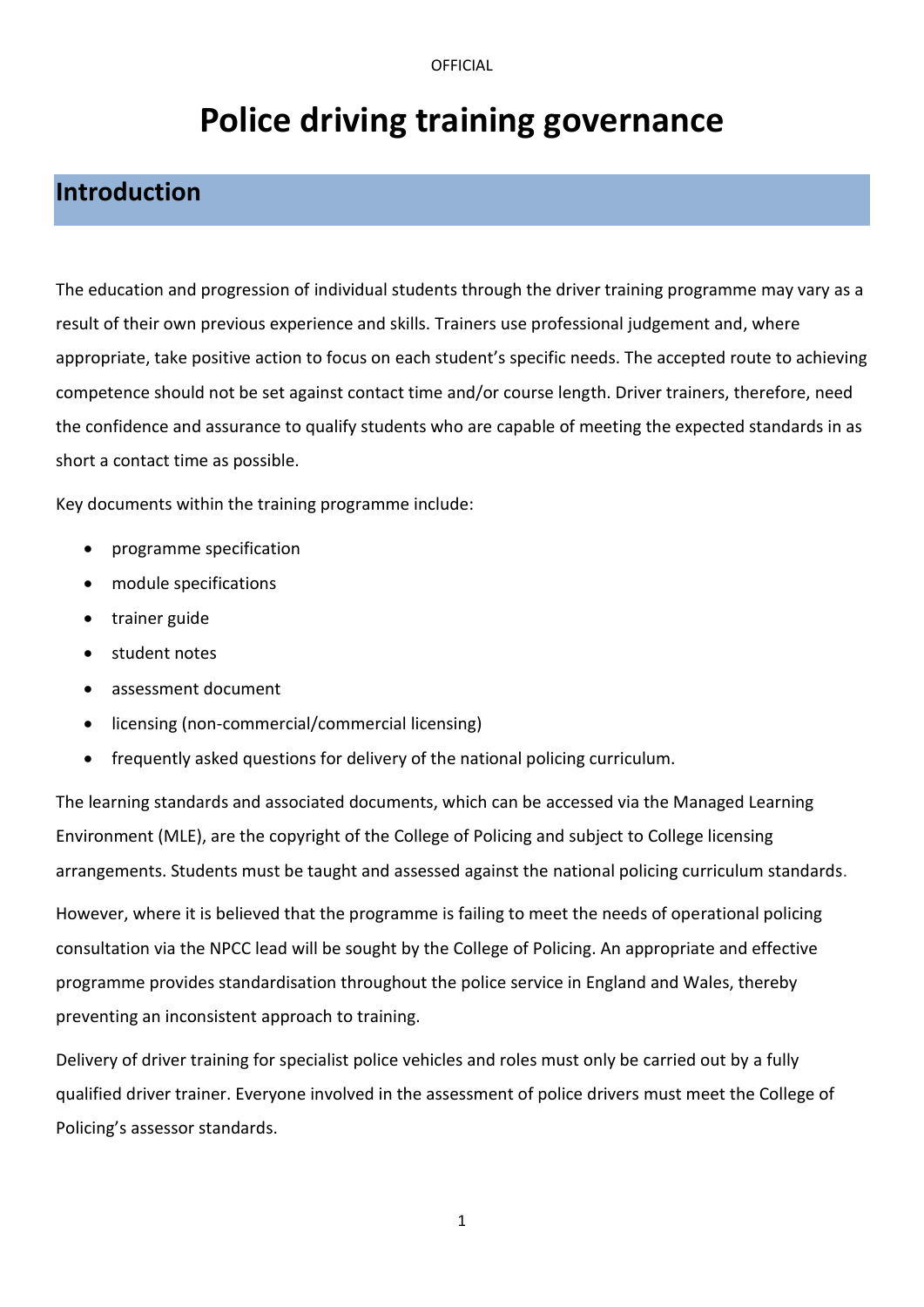Any police force that delivers on-road category B vehicle training to anyone other than police service personnel must be registered as an approved driving instructor with the Driver and Vehicle Standards Agency (DVSA).

Relevant on-road driver training requirements for commercial vehicles can be found on the [Driver and](https://www.gov.uk/government/organisations/driver-and-vehicle-standards-agency)  [Vehicle Standards Agency](https://www.gov.uk/government/organisations/driver-and-vehicle-standards-agency) (DVSA) website.

[Section 124](http://www.legislation.gov.uk/ukpga/1988/52/section/124) of the Road Traffic Act 1988 provides an exemption for police instructors from the prohibition imposed by [section 123](http://www.legislation.gov.uk/ukpga/1988/52/section/123) of the Act (ie, they do not need to register as paid driving instructors with the DVSA).

## **Standards for the employment of third-party driver trainers**

If a chief constable outsources driver training to a private sector provider, it is important that the provider:

- is registered or licensed in line with driver training standards set out by the Driving and Vehicle Standards Agency
- meets the College of Policing approved trainer body status
- is made aware of, and delivers training in accordance with, nationally agreed standards developed by the College of Policing
- applies in advance for permission to use College of Policing training resources.

Standards for the outsourcing of the high-speed driver training function requires contractors or associates to meet the same level of ability and skills as those expected of a police driver trainer delivering standard/response or advanced instruction. This must be under licence from the College of Policing.

# **Quality assurance**

Action must be taken to address any shortcomings or failings in the delivery of police driving training. The College of Policing works with subject matter experts from the NPCC to develop the training standards. All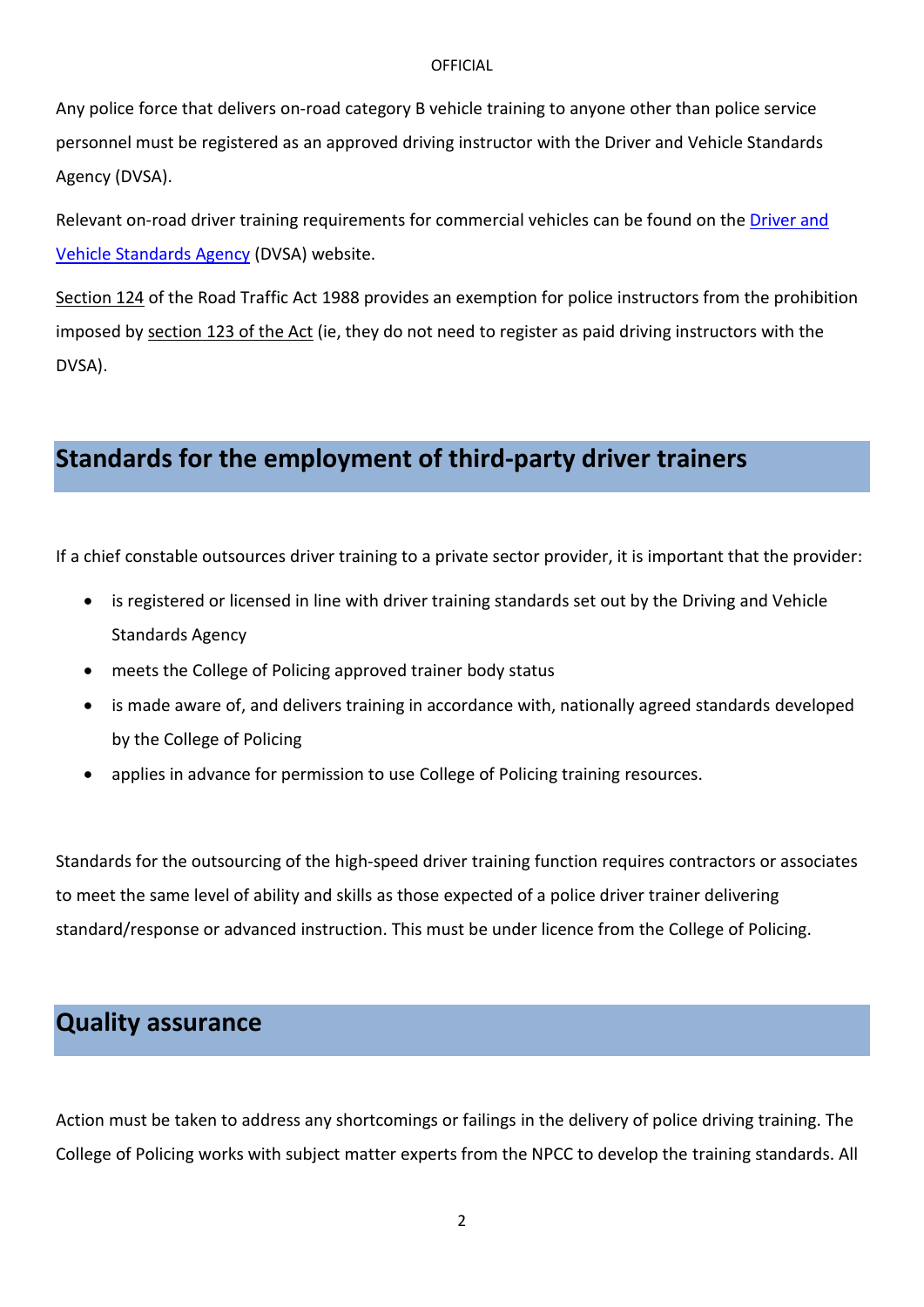force/regional driver training leads must follow the common standards which have been established for the national and public interest.

It is recognised that contact time with driver training units is relatively short within the context of a police driving career. Supervisory managers are expected to take positive action to review driving standards as appropriate to manage compliance with known risks. Any remedial driver training must, however, only be delivered by authorised and approved trainers.

### **Internal verification**

Each respective force driver training lead and/or senior instructor must meet the College of Policing's internal verifier standards. They must also be occupationally competent in assessing the standards being measured.

#### **External quality assurance**

Driver training delivery must be subjected to robust quality assurance. The [Police Service Quality Assurance](http://www.college.police.uk/What-we-do/Support/Learning/Pages/Police-Service-Quality-Assurance-Scheme.aspx)  [Scheme](http://www.college.police.uk/What-we-do/Support/Learning/Pages/Police-Service-Quality-Assurance-Scheme.aspx) provides the framework for this. Internal and external verification is a key requirement within any QA process. External verification entails peer review by other forces/regions.

As with any other skills, driving skills may deteriorate over time or with lack of use. This may particularly be the case with more advanced skills. It is, therefore, evident that where enhanced skills are required as part of daily or periodic use, those skills require regular assessment or refresher training.

It is recommended that such periodic assessments should take place every three to five years. When a police officer or member of police staff returns to driving duties after an absence of 12 months or more from their particular driving standard, they must either undergo an appropriate assessment or be provided with refresher training before returning to an operational role.

3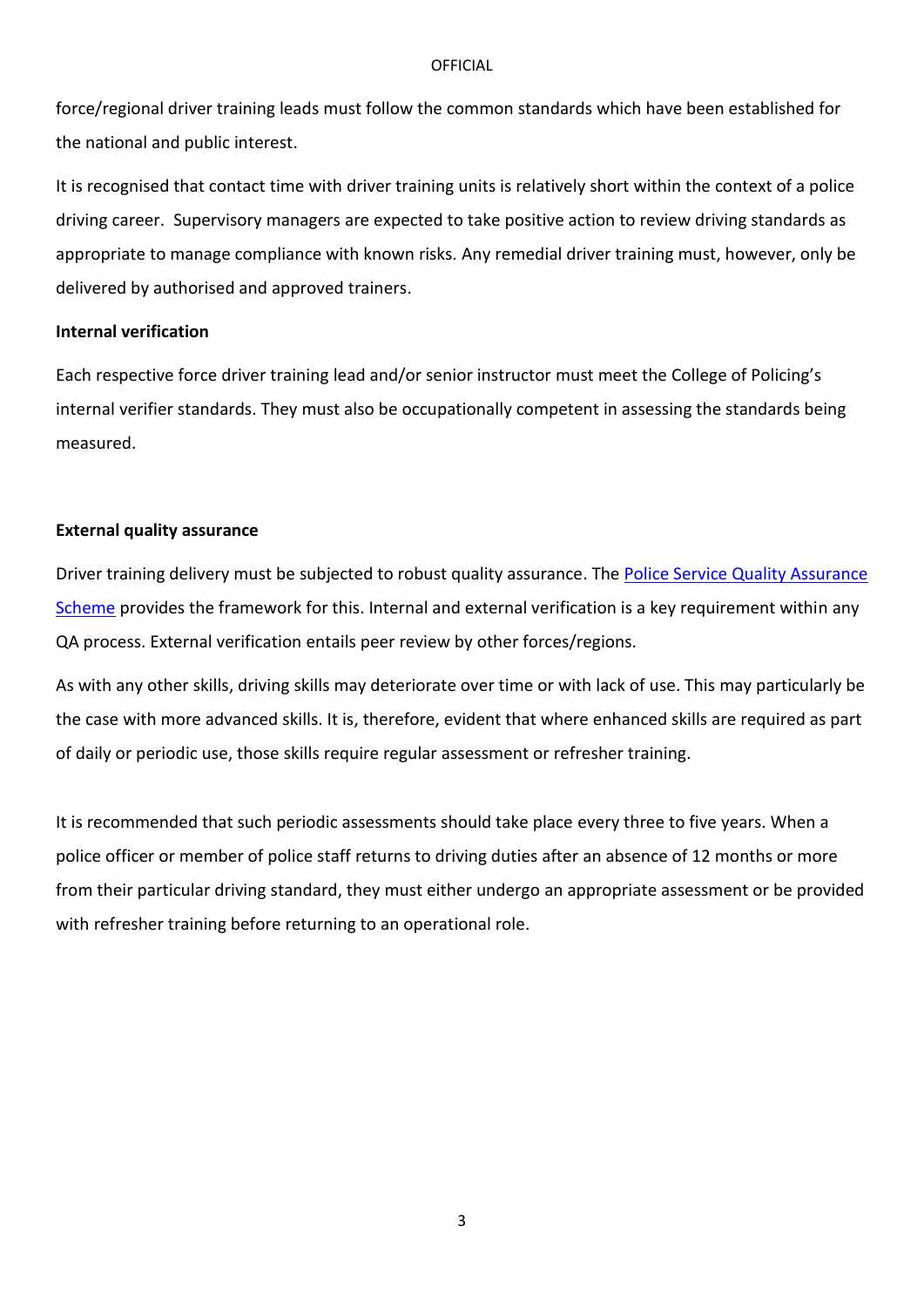# **Continuing professional development (CPD)**

### **Assessment of competence**

| Role                      | Every two to three years  | Every three to five years |
|---------------------------|---------------------------|---------------------------|
| Standard/response         |                           | X                         |
| driver                    |                           |                           |
| Advanced driver           |                           | X                         |
| VIP-trained driver        | X                         |                           |
| Initial stage pursuit     |                           | X                         |
| driver                    |                           |                           |
| Tactical pursuit and      |                           |                           |
| containment (TPAC)        | X                         |                           |
| driver                    |                           |                           |
| <b>Tactical advisers</b>  | $\boldsymbol{\mathsf{X}}$ |                           |
| <b>Hollow Spiked Tyre</b> |                           | X                         |
| <b>Deflation System</b>   |                           |                           |
| (HOSTYDS) officers        |                           |                           |
| Pursuit                   | X                         |                           |
| managers/controllers      |                           |                           |

It is acknowledged that motorcycling is a high risk activity so forces may choose to assess the competency of motorcyclists more frequently, commensurate with local expectations.

### **Commercial licences**

The service is exempt from the certificate of professional competence (CPC) for commercial vehicle drivers. It is, however, recommended that each force considers the continued assessment of competence within their road safety and accident prevention strategy.

### **Driver trainers**

Driver trainers must undergo assessment in competence in driver training delivery every three to five years. Driver trainers (motorcycle/car) must undergo the relevant driving skills assessment every three to five years dependent on their skill levels, ie, standard, response or advanced.

Driver trainers who have been removed from delivery of a driver training function for a period exceeding 12 months must undergo an assessment of competence mapped against the driver trainers' learning programme before delivering any form of driver training.